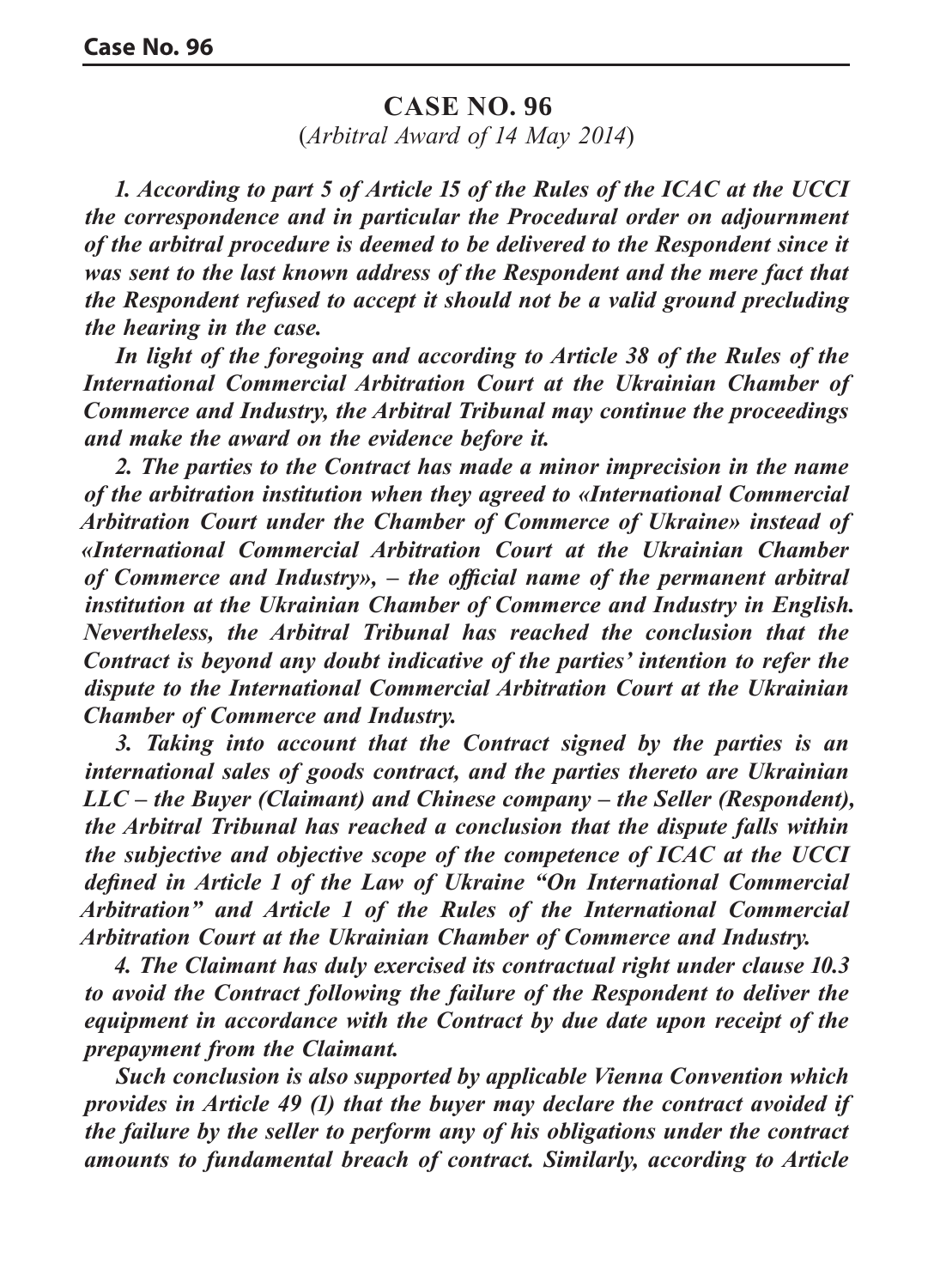*651 of the Civil Code of Ukraine a contract can be avoided in unilateral manner if such a right is stipulated by the contract itself.* 

**\* \***

**\***

The ICAC at the UCCI composed of three arbitrators (hereinafter referred to as the "Arbitral Tribunal") considered the case initiated by the Ukrainian LLC against the Chinese company for recovery of the amount of USD 83,250.

The legal basis for the determination of the dispute by ICAC at the UCCI is the arbitration agreement contained in clause 11 of Contract dated 12 April 2013 (hereinafter – the Contract), which provides as follows:

*"11. Juridical claim settlement*

*11.1 In case no settlement of the differences can be reached though the negotiations, any disputes that may arise out of the present Contract or the execution thereof shall be submitted to the International Commercial Arbitration Court under the Chamber of Commerce of Ukraine.*

*11.2 The Parties under the present Contract shall agree that the consideration and settlement of disputes are subject to the Rules and Procedures of the International Commercial Arbitration Court under the Chamber of Commerce of Ukraine.*

*11.3 The relations of the parties under the present Contract are to be governed by the Law of Ukraine.*

*11.4 Arbitration court includes three arbitrators.*

*11.5 The session of the International Commercial Arbitration Court shall take place in Ukraine (Kyiv).*

*11.6 The language of the Arbitration sessions is English.*

*11.7 The decisions of the International Commercial Arbitration Court are final and binding upon both Parties."*

The parties to the Contract has made a minor imprecision in the name of the arbitration institution when they agreed to «*International Commercial Arbitration Court under the Chamber of Commerce of Ukraine*» instead of «*International Commercial Arbitration Court at the Ukrainian Chamber of Commerce and Industry*», – the official name of the permanent arbitral institution at the Ukrainian Chamber of Commerce and Industry in English. Nevertheless, the Arbitral Tribunal has reached the conclusion that the Contract is beyond any doubt indicative of the parties' intention to refer the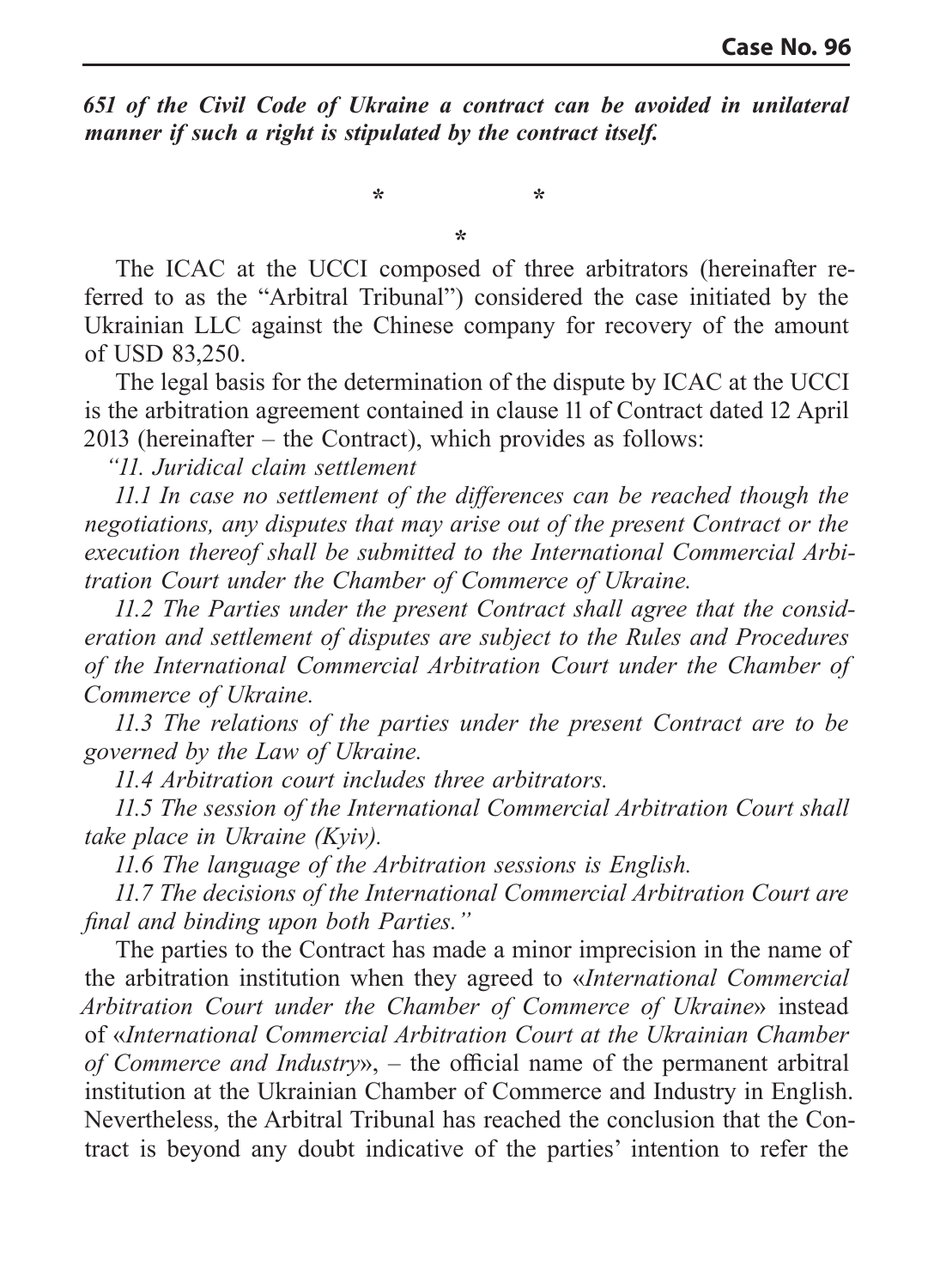dispute to the International Commercial Arbitration Court at the Ukrainian Chamber of Commerce and Industry.

Taking into account that the Contract signed by the parties is an international sales of goods contract, and the parties thereto are Ukrainian LLC – the Buyer (Claimant) and Chinese company – the Seller (Respondent), the Arbitral Tribunal has reached a conclusion that the dispute falls within the subjective and objective scope of the competence of ICAC at the UCCI defined in Article 1 of the Law of Ukraine "On International Commercial Arbitration" and Article 1 of the Rules of the International Commercial Arbitration Court at the Ukrainian Chamber of Commerce and Industry.

The Arbitral Tribunal notes that the parties have agreed that the languages of the arbitral proceedings should be English. Accordingly, all procedural documents shall be made in English languages.

As regards the number of arbitrators, the parties agreed that three arbitrators should hear the case. The place of the hearings should be Kyiv (Ukraine).

Given the parties' agreement, the Arbitral Tribunal shall apply substantive law of Ukraine in the settlement of the present dispute. The Arbitral Tribunal notes that the Convention on International Sales of Goods 1980 (hereinafter – the Vienna Convention) shall be applied on the basis Article 1 (1) (b) of the Vienna Convention as part of the law of the Contracting state, i.e. part of Ukrainian law. Other provisions of Ukrainian law will be applicable to the issues not directly regulated by the Vienna Convention on subsidiary basis (for instance, as to penalties).

## **FACTUAL BACKGROUND OF THE CASE**

On 15 July 2013 the Ukrainian LLC, the Claimant, filed the Statement of Claim with the ICAC at the UCCI concerning the recovery from the Chinese company the amount of USD 83,250 under Contract (being prepayment and penalties) as well as arbitration costs.

The claim is based on the Contract according to which the seller (the Respondent) agrees to manufacture, deliver to the buyer (the Claimant) equipment, specified in the Specification (Exhibit No.1 to the Contract), as well as to establish, build and run the equipment on the premises of the Buyer.

Under the clause 3.1 of the Contract the delivery of the equipment is carried out by sea under the FOB terms, port of Shanghai, Incoterms 2010; the delivery date is the date of the clean on board bill of lading. In accordance with clause 3.2 of the Contract the Respondent was obliged to deliver the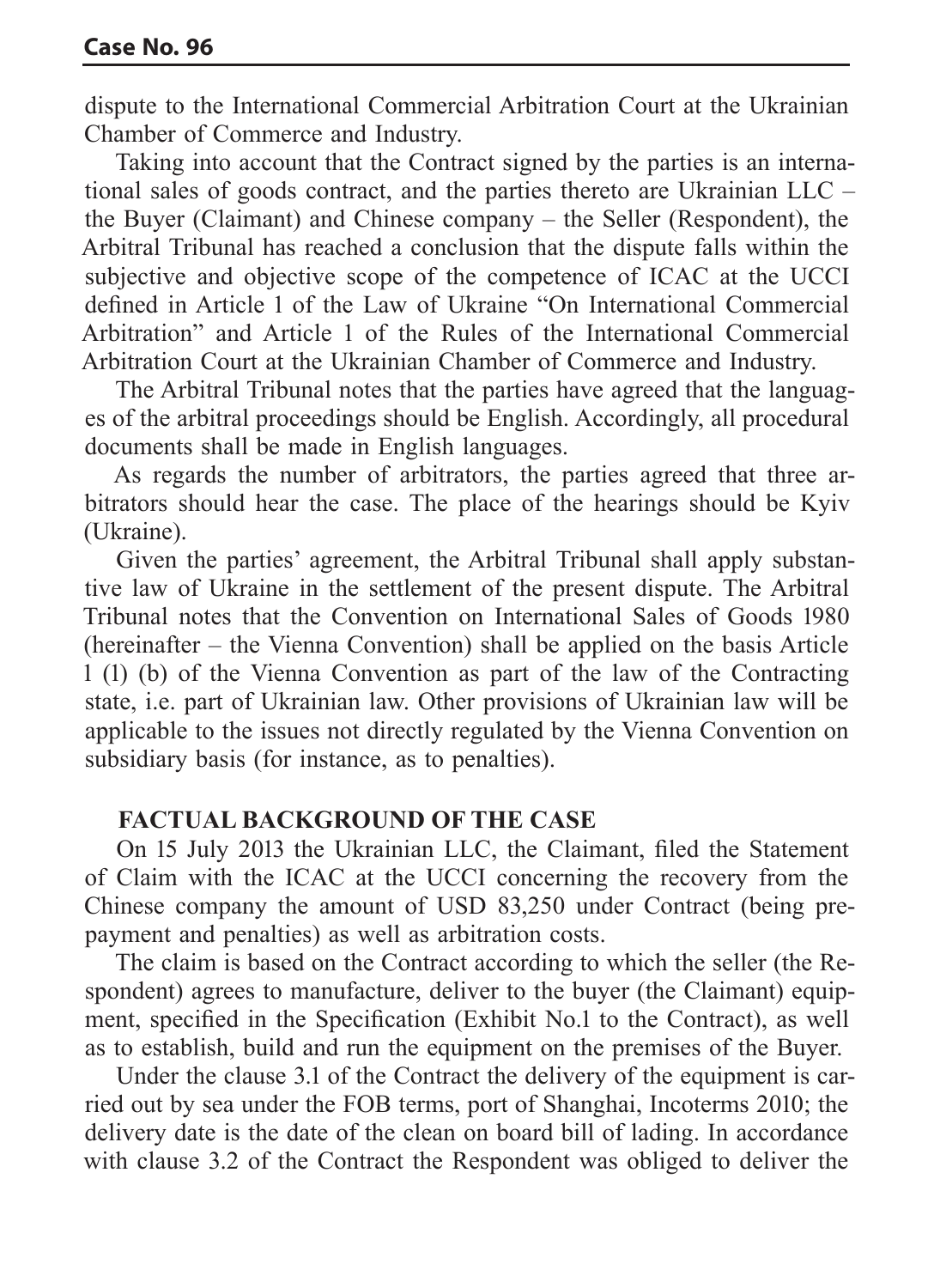equipment within 45 calendar days after receipt of prepayment, 35 days of which is given to produce and pack the equipment and 10 days is the time given to deliver the equipment from the factory to port. The total amount of the Contract is USD 225,000 according to its clause 4.1.

On 16 April 2013 the Claimant transferred the prepayment of the equipment to the Respondent's account in the amount of USD 67,500 in compliance with the clause 5.1 of the Contract. The Respondent was obliged to deliver the equipment under the Contract not later than 31 May 2013 for further transportation to Odessa.

On 24 May 2013 the Claimant received a letter from the Respondent dated 21 May 2013 in which he informed that the terms of the production and delivery of the equipment were remitted and according to clauses 6.1 and 6.2 of the Contract a test run of the equipment was required at the suppliers factory before the transportation to the port could be conducted.

On 13 June 2013 the representative of the Claimant went for a business trip to China to conduct a test drive of the equipment at the Respondent's premises. After the procedure conducted together with the representative of the Respondent it was found out that the equipment did not correspond to the technical characteristics specified in the contract. This was confirmed by the Pre-delivery test acceptance protocol dated 14 June 2013 were it was concluded that the equipment does not meet the requirements according to the Contract dated 12 April 2013 and was signed by both parties.

Following the Respondent's failure to deliver the equipment in accordance with the contractual terms by due date, the Claimant invoke its right under clause 10.3 of the Contract to avoid the Contract. On 5 July 2013 the Claimant sent a Claim to the Respondent in which requested to return the prepayment in the amount of USD 67,500 and to pay penalties in the amount of USD 15,750 under clauses 3.1, 3.2 and 10.3 of the Contract. The request of the Claimant was ignored by the Respondent. In that connection the Claimant initiated recourse to the ICAC at the UCCI.

On 15 July 2013 the present arbitral proceedings were commenced by the Decision of the President of the ICAC at the UCCI.

Upon the constitution of the Arbitral Tribunal and the preparation of the case for consideration, the oral hearing of the case was scheduled for 22 January 2014.

Three hearings on 22 January 2014, 24 March 2014 and 14 May 2014 were scheduled in the present proceedings.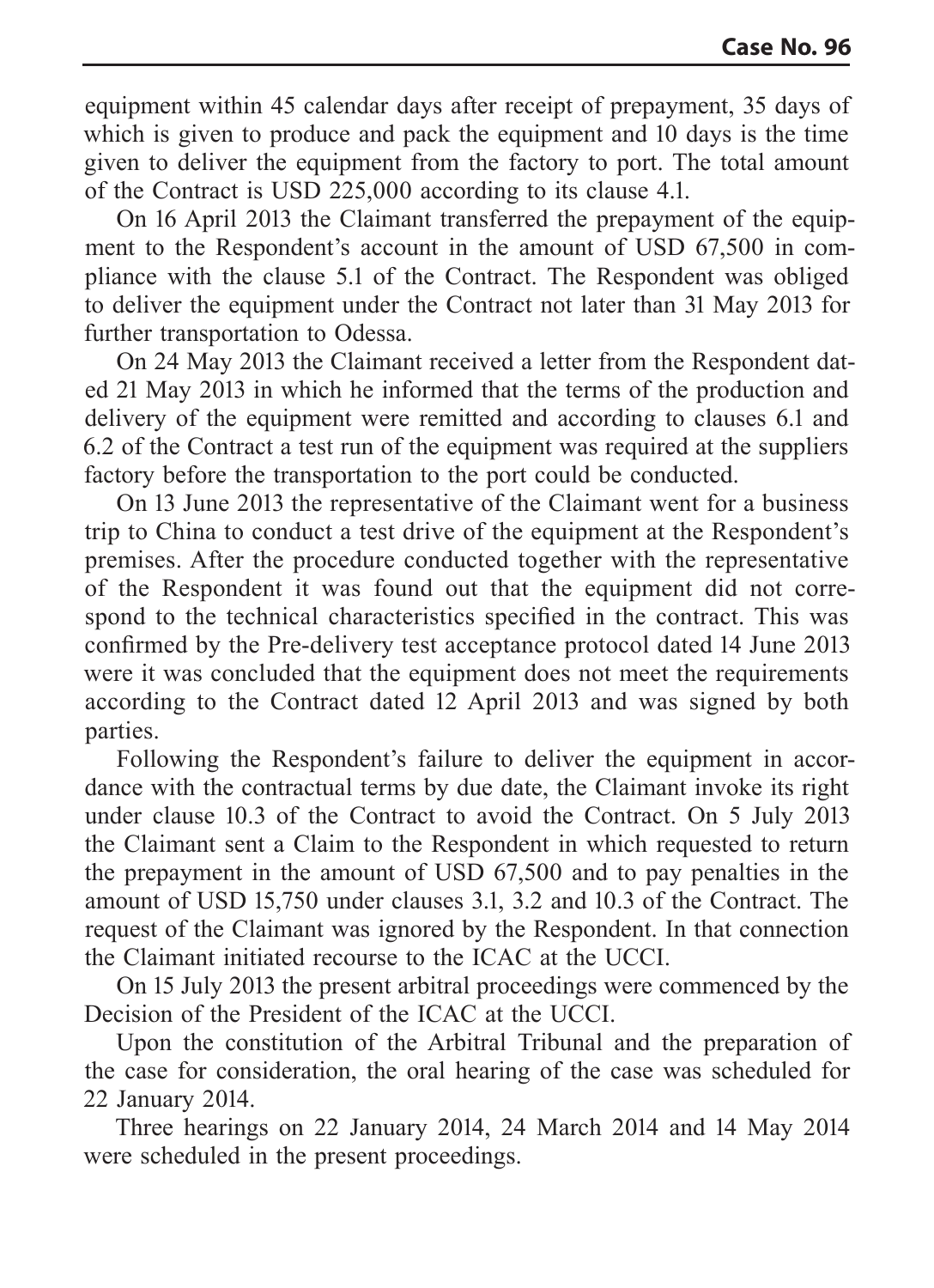The first hearing scheduled for 22 January 2014 was adjourned to 24 March 2014 following the application of the Claimant representative and the letter of DHL confirming that notice on hearing was not delivered to the Respondent. The procedural order on such adjournment was duly received by the Claimant on 3 February 2014 which is confirmed by advice of delivery, whereas the Respondent failed to receive the order on adjournment.

The hearing on 24 March 2014 was attended by representative of the Claimant. Since the Respondent failed to attend the hearing and no information was available on whether the Respondent was duly served on summons as well as taking into account the application of the Claimant on adjournment of the proceedings in order to clarify the address of the Respondent, the procedure was again adjourned to 14 April 2014. The Claimant was notified on adjournment on 24 March 2014 in the course of the hearing and via post which is confirmed by advice of delivery. The Respondent failed to receive the order on adjournment.

The hearing on 14 April 2014 was attended by the Claimant's representative. The Respondent failed to attend the hearing despite of all proper steps being taking to notify it. In particular, (1) the ICAC at the UCCI has received a confirmation from the State Administration for Industry&Commerce of the People's Republic of China on registered address of the Respondent, which is the address where all correspondence in the present case has been duly sent and (2) confirmation of DHL that the correspondence (Procedural order of 24 March 2014 on adjournment of the arbitral procedure until 14 April 2014) has been properly delivered, however, the Respondent refused to accept it stating that it does not expect anything.

According to part 5 of Article 15 of the Rules of the ICAC at the UCCI the correspondence and in particular the Procedural order dated 24 March 2014 on adjournment of the arbitral procedure until 14 May 2014 is deemed to be delivered to the Respondent since it was sent to the last known address of the Respondent and the mere fact that the Respondent refused to accept it should not be a valid ground precluding the hearing in the case. Furthermore, a number of correspondence was duly received until certain period of time by the Respondent as evidenced below.

In light of the foregoing and according to Article 38 of the Rules of the ICAC at the UCCI, the Arbitral Tribunal may continue the proceedings and make the award on the evidence before it.

At the hearing conducted on 14 May 2014 the Claimant's representative confirmed the prayers for relief and asked to grant the claim in full.